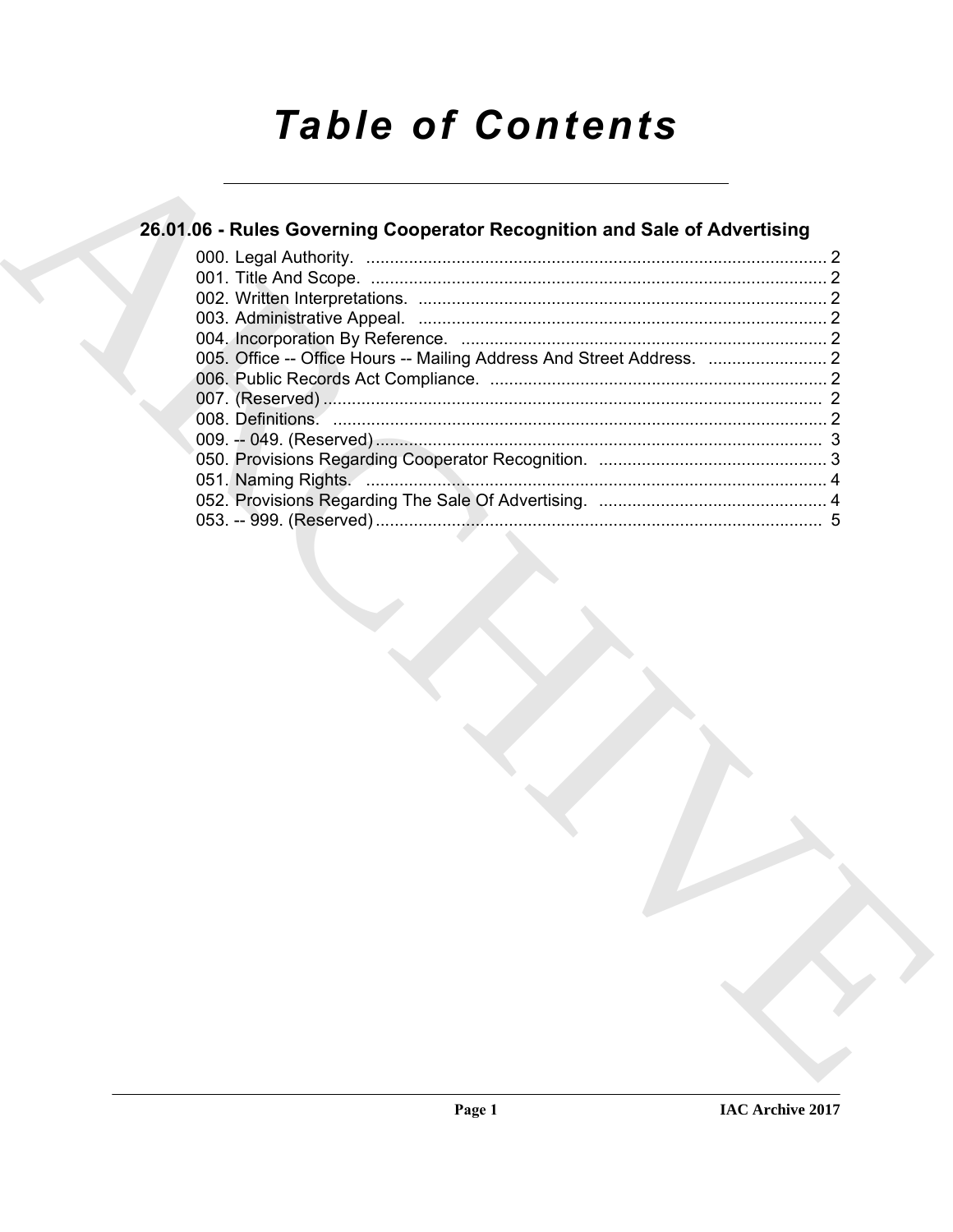#### **IDAPA 26 TITLE 01 CHAPTER 06**

#### <span id="page-1-0"></span>**26.01.06 - RULES GOVERNING COOPERATOR RECOGNITION AND SALE OF ADVERTISING**

#### <span id="page-1-1"></span>**000. LEGAL AUTHORITY.**

These rules, promulgated by the Idaho Parks and Recreation Board pursuant to Section 67-5201, et seq., Idaho Code, and Section 67-4223, Idaho Code, are intended to further define and implement Section 67-4223(15), Idaho Code, which deals with sponsorship and the sale of advertising. (3-25-16)

#### <span id="page-1-2"></span>**001. TITLE AND SCOPE.**

**01. Title**. The title of this chapter will be cited in full as Idaho Department of Parks and Recreation DAPA 26.01.06, "Rules Governing Cooperator Recognition and Sale of Advertising." (3-25-16) Rules, IDAPA 26.01.06, "Rules Governing Cooperator Recognition and Sale of Advertising."

**02. Scope**. The purpose of this chapter is to establish and document appropriate recognition for cooperators that provide financial assistance to Idaho Department of Parks and Recreation; and set appropriate criteria for the sale of advertising. (3-25-16)

#### <span id="page-1-3"></span>**002. WRITTEN INTERPRETATIONS.**

This agency has no written interpretations of these rules. (3-25-16)

#### <span id="page-1-4"></span>**003. ADMINISTRATIVE APPEAL.**

Any person who may be adversely affected by a final decision, ruling, or direction of the director may appeal the decision, ruling, or direction as outlined under IDAPA 26.01.01.250, Rules of Administrative Procedure of the Idaho Park and Recreation Board. (3-25-16)

#### <span id="page-1-5"></span>**004. INCORPORATION BY REFERENCE.**

There are no documents incorporated by reference into these rules. (3-25-16)

#### <span id="page-1-6"></span>005. OFFICE -- OFFICE HOURS -- MAILING ADDRESS AND STREET ADDRESS.

**01. Office**. The central office of the department and the board is in Boise, Idaho. The telephone number oard and the department is: (208) 334-4199. (3-25-16) for the board and the department is:  $(208)$  334-4199.

**02. Office Hours**. The central office is open from 8 a.m. until 5 p.m., Mountain Time, Monday through the central office is closed Saturdays, Sundays, and holidays. (3-25-16) Friday. The central office is closed Saturdays, Sundays, and holidays.

#### <span id="page-1-7"></span>PUBLIC RECORDS ACT COMPLIANCE.

Any records associated with these rules are subject to the Idaho Public Records Act, Title 9, Chapter 1, Idaho Code.  $(3-25-16)$ 

#### <span id="page-1-8"></span>**007. (RESERVED)**

#### <span id="page-1-10"></span><span id="page-1-9"></span>**008. DEFINITIONS.**

**01. Advertisement**. Any message distributed by any means that promotes or markets a business, service, facility, or product. Something that is shown or presented to the public to help sell a product or service.

 $(3-25-16)$ 

<span id="page-1-13"></span><span id="page-1-12"></span><span id="page-1-11"></span>**02. Board**. The Idaho Park and Recreation Board. (3-25-16)

**CHAPTER OF**<br>
26.91.06 - RULES OVERNING COORENATOR RECOONITION AND SALE OF ADVERTISING<br>
10. LECAL AUTHORITY, the Pack and Recession Dent present to Section 57.520, et var. Habe Cate<br>
10. LECAL AUTHORITY, the Pack of the c **03. Cooperator**. An individual, foundation, corporation, government agency, not-for-profit organization, friends groups, concessionaire, or other entity that acts as a benefactor by donating, contributing, granting, subscribing, leasing, or providing other funds, materials, or labor for the purpose of maintenance, improvement, restoration, enhancement, reclamation, addition or enlargement of programs, holdings, properties, resources, or facilities of the department.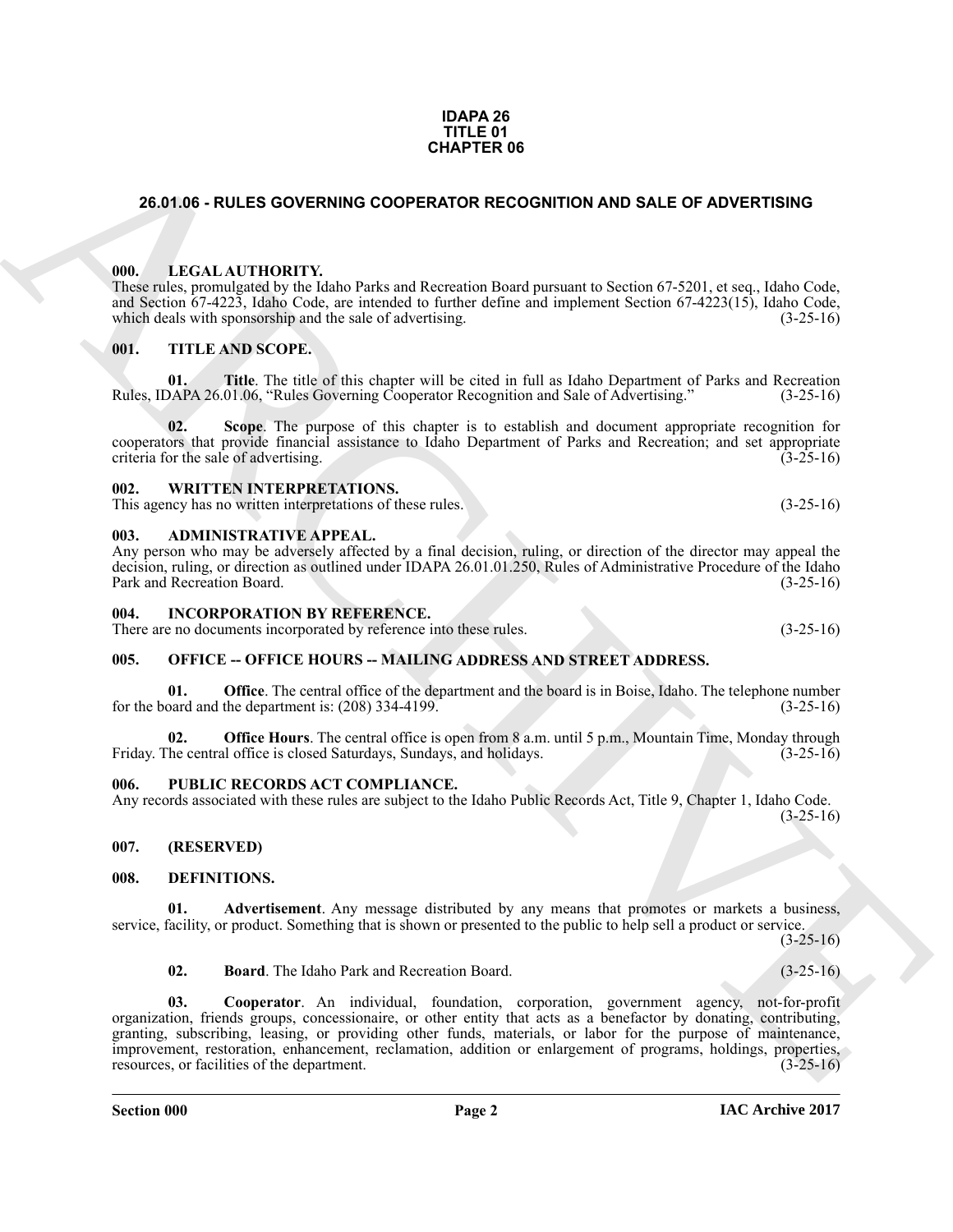<span id="page-2-2"></span>**04. Department**. The Idaho Department of Parks and Recreation. (3-25-16)

<span id="page-2-4"></span><span id="page-2-3"></span>**05. Director**. The Idaho Department of Parks and Recreation director or designee. (3-25-16)

**06. Facilities**. Any constructed feature or object within a state park including but not limited to, shelters, visitor centers, storage structures, work centers, entrance kiosks, campground loops, restroom and shower facilities, amphitheaters, lodges, overnight lodging, group use area, concessionaire facilities, boat launches and ramps, playground equipment, fire rings, paddocks, pathways, roads, pay stations, or trail and directional signs.

 $(3-25-16)$ 

<span id="page-2-5"></span>**07.** Recognition Plan. An agreement describing the arrangement between the department and the cooperator. (3-25-16)  $c\infty$  cooperator.  $(3-25-16)$ 

#### <span id="page-2-0"></span>**009. -- 049. (RESERVED)**

#### <span id="page-2-7"></span><span id="page-2-6"></span><span id="page-2-1"></span>**050. PROVISIONS REGARDING COOPERATOR RECOGNITION.**

**Constrainer of Parks and Recreation**<br> **Constrainer Constrainer Constrainer (a)**<br> **Constrainer Constrainer Constrainer Constrainer (a)**<br> **Constrainer Constrainer Constrainer Constrainer Constrainer (b)**<br> **Constrainer Cons 01. Applicability**. These rules apply to recognition given in consideration of financial, in-kind, or material assistance from cooperators. Financial assistance may be in the form of donations, grants, intergovernmental agreements or partnerships, sponsorships, endowments, concessionaire agreements, or other working agreements with the department. These rules focus on appropriate recognition of cooperators, regardless of the form of the working agreement. Recognition of cooperators must be consistent with the department's mission, goals, and policies. (3-25-16) policies. (3-25-16)

<span id="page-2-8"></span>**02. Appropriate Forms of Recognition**. The following forms of recognition among others may be appropriate: "thank you" message; commemorative object; acknowledgement on materials or equipment; acknowledgement on department-published media; temporary display of cooperator logos, branding, products, or signs at events; verbal recognition; temporary construction signs; recognition boards; exhibit labels; semi-permanent signs; and naming rights. (3-25-16) signs; permanent signs; and naming rights.

<span id="page-2-11"></span>**03. Recognition Plan**. The recognition plan must include, but is not limited to: (3-25-16)

**a.** A detailed statement of how the department is improving services through the arrangement and arrangement supports the mission of the department. (3-25-16) how the arrangement supports the mission of the department.

**b.** A detailed statement of the department's and the cooperator's responsibilities and roles.  $(3-25-16)$ 

**c.** A detailed plan for recognition of cooperators contributions to include display, type, location, size, ontent, and duration. (3-25-16) design, content, and duration.

<span id="page-2-10"></span><span id="page-2-9"></span>**d.** Term and termination provisions. (3-25-16)

**04.** Cumulative Impacts. The department will minimize the impacts of visual clutter to natural, historic, and built environments. (3-25-16) cultural, historic, and built environments.

**05. Maintenance and Repair**. The department is under no obligation to maintain or replace recognition signs, plaques, or structures if they are vandalized, lost, stolen or otherwise destroyed, or need to be relocated as a result of necessary park operations. (3-25-16) relocated as a result of necessary park operations.

<span id="page-2-13"></span>**06. Special Privileges**. Providing financial assistance to the department on a project does not entitle the cooperator to any special privileges other than recognition as set forth in this chapter. (3-25-16)

<span id="page-2-12"></span>**07. Right to Refuse**. The department will, among other matters, consider the qualifications and experience of any individual or entity seeking to become a cooperator, and the ability of any individual or entity to abide by the recognition plan authorized by these rules. The primary consideration in any arrangement is the benefit to the department and the compatibility of the cooperator's products, services, and mission with the department's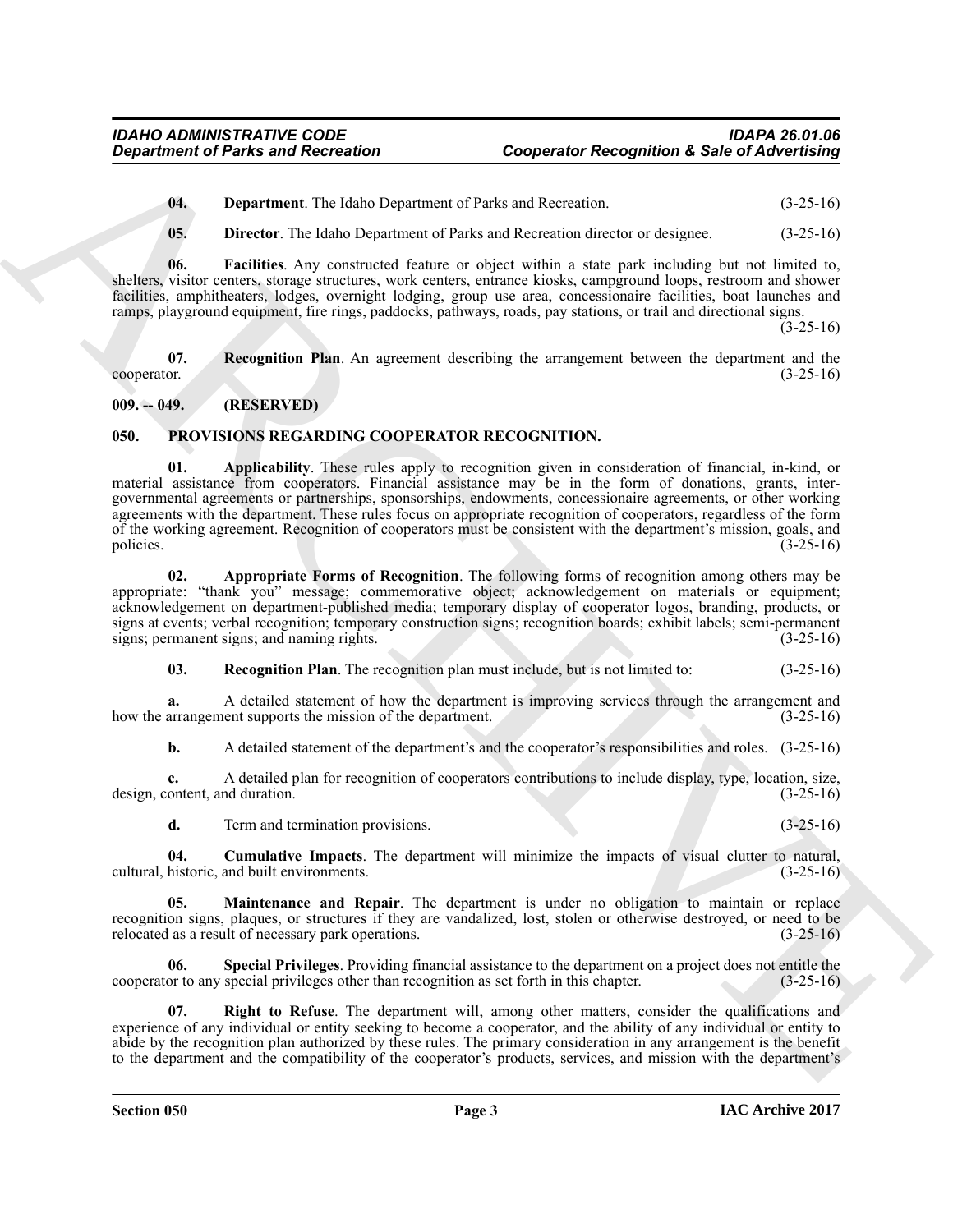mission, goals, and policies. The department may refuse to enter into a recognition plan with any potential cooperator. The department will not enter into a recognition plan with political organizations, adult entertainment establishments, or companies whose primary business is selling tobacco or pornography. (3-25-16)

**08. Prohibited Arrangements**. The department will not approve a recognition plan that contains the following prohibited arrangements: (3-25-16)

<span id="page-3-6"></span>

| а. | Qualitative or comparative language; | $(3-25-16)$ |
|----|--------------------------------------|-------------|
|    | Endorsements by the department;      | $(3-25-16)$ |

<span id="page-3-7"></span>**c.** Price information or indications of savings or value; or (3-25-16)

**d.** Non-commercial speech that may be construed as political, religious, or as asserting a position on a public issue.  $(3-25-16)$ 

**09. Recognition Plan Approval**. The board has approval authority for any recognition plan that naming rights. The director has approval authority for all other recognition plans. (3-25-16) includes naming rights. The director has approval authority for all other recognition plans.

#### <span id="page-3-2"></span><span id="page-3-0"></span>**051. NAMING RIGHTS.**

**01.** Geographic Features. The department will not name geographic features, whether natural or man-<br>r cooperators. (3-25-16) made, for cooperators.

### <span id="page-3-5"></span><span id="page-3-3"></span>**02. State Park or Unit**. (3-25-16)

**Experiment of Photos and Recording to the system and Solution of Solution Construction Construction Construction Construction Construction Construction Construction Construction Construction Construction Construction Con a.** Because state parks are public places owned by the people of Idaho, simply having made a significant monetary contribution to the department is not compelling justification to associate the name of a cooperator with a state park or unit. For this reason, recognizing cooperators by naming state parks or units should be carefully considered so that the perceptions of the public are positive and the recognition does not imply private or exclusive use or ownership. (3-25-16)

**b.** State parks and units, in most cases, should bear the name to which they have been historically known due to location, topography, natural resources, or cultural values. (3-25-16)

**c.** For new and existing state parks, the board may recommend naming the state park in honor of an individual, living or deceased, or an entity that has contributed specifically to the park and that represents achievement of highest distinction in a professional or public service role which does not conflict with the department mission and goals. The state legislature will have final approval of the state park name. (3-25-16)

**d.** For new and existing state park units, the board may name the park unit in honor of an individual, living or deceased, or an entity that has contributed specifically to the park unit and that represents achievement of highest distinction in a professional or public service role which does not conflict with the department mission and goals. (3-25-16) goals.  $(3-25-16)$ 

<span id="page-3-4"></span>**03. State Park Facilities**. The board may name facilities, structures, or rooms within a structure to recognize a cooperator. The department cannot assure cooperators that the name will be permanently affixed to the facility. Any sign displaying the name may be removed and replaced within an established time frame, when the facility is being renovated, or if there are problems of vandalism or other maintenance concerns. (3-25-16)

#### <span id="page-3-8"></span><span id="page-3-1"></span>**052. PROVISIONS REGARDING THE SALE OF ADVERTISING.**

**01. Applicability**. The sale of advertising must be consistent with the department's mission, goals, and policies. These rules apply to: (3-25-16)

<span id="page-3-9"></span>**a.** The direct sale of advertising by the department; and (3-25-16)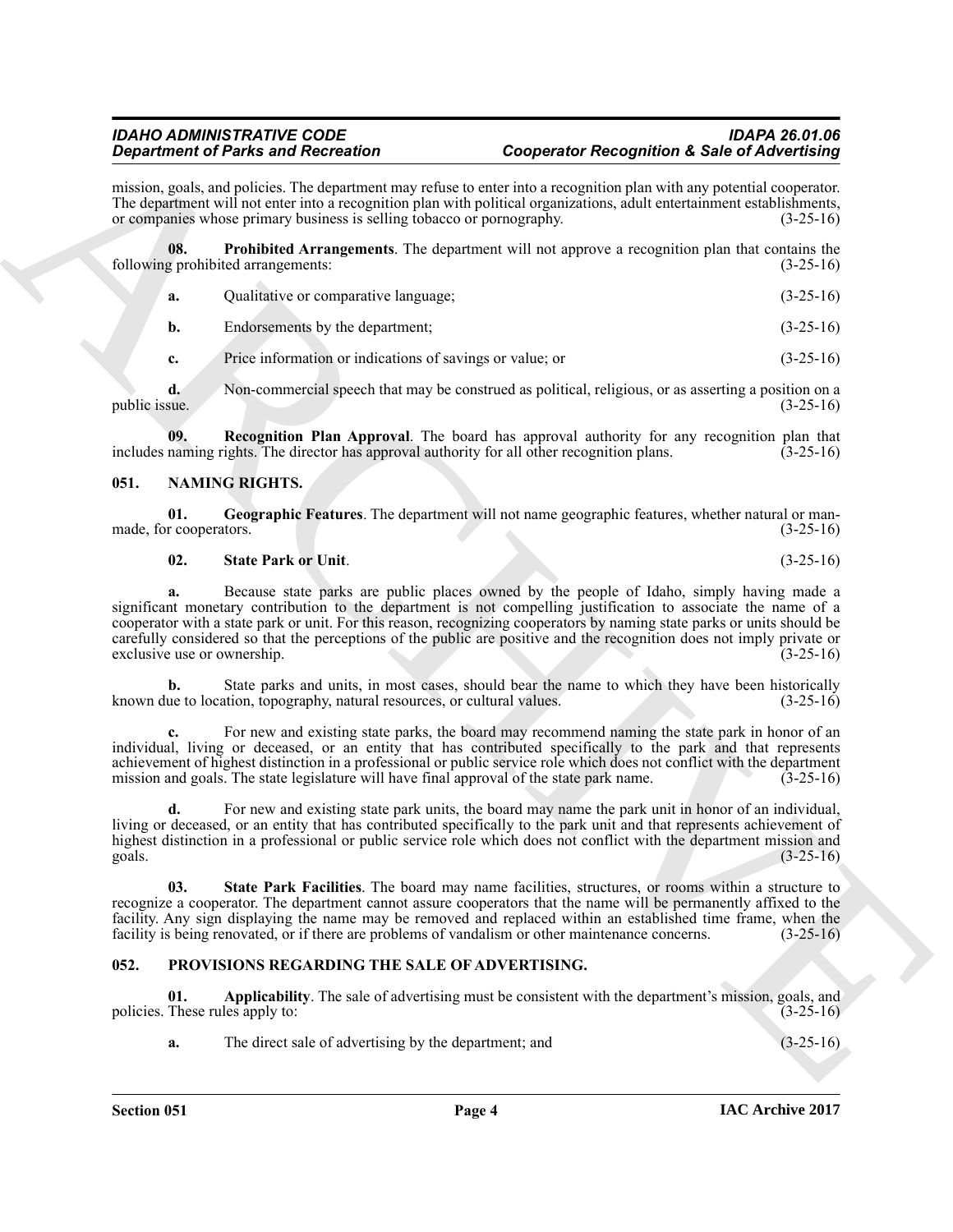### <span id="page-4-6"></span><span id="page-4-5"></span><span id="page-4-4"></span><span id="page-4-3"></span><span id="page-4-2"></span><span id="page-4-1"></span>*IDAHO ADMINISTRATIVE CODE IDAPA 26.01.06 Department of Parks and Recreation Cooperator Recognition & Sale of Advertising*

<span id="page-4-0"></span>

| <b>Department of Parks and Recreation</b> |                                                                                                                                                                                                                                                                                                                                                                                                                                                                                                                                                                                                                                                            | <b>Cooperator Recognition &amp; Sale of Advertising</b> |             |  |
|-------------------------------------------|------------------------------------------------------------------------------------------------------------------------------------------------------------------------------------------------------------------------------------------------------------------------------------------------------------------------------------------------------------------------------------------------------------------------------------------------------------------------------------------------------------------------------------------------------------------------------------------------------------------------------------------------------------|---------------------------------------------------------|-------------|--|
| b.                                        | Arrangements with a vendor to sell advertising space on specific media.                                                                                                                                                                                                                                                                                                                                                                                                                                                                                                                                                                                    |                                                         | $(3-25-16)$ |  |
| 02.                                       | <b>Prohibited Content</b> . The department will not display or approve advertising that:                                                                                                                                                                                                                                                                                                                                                                                                                                                                                                                                                                   |                                                         | $(3-25-16)$ |  |
| a.                                        | Implies endorsement of products or services by the department;                                                                                                                                                                                                                                                                                                                                                                                                                                                                                                                                                                                             |                                                         | $(3-25-16)$ |  |
| b.                                        | Advocates an illegal use or activity;                                                                                                                                                                                                                                                                                                                                                                                                                                                                                                                                                                                                                      |                                                         | $(3-25-16)$ |  |
| c.<br>issue;                              | Contains non-commercial speech that advocates a position regarding a political, religious, or public                                                                                                                                                                                                                                                                                                                                                                                                                                                                                                                                                       |                                                         | $(3-25-16)$ |  |
| d.                                        | Is clearly defamatory, obscene, or sexually suggestive; or                                                                                                                                                                                                                                                                                                                                                                                                                                                                                                                                                                                                 |                                                         | $(3-25-16)$ |  |
|                                           | Denigrates groups or individuals on the bases of gender, race, religion, ethnicity, national origin,<br>disability, or political affiliation, or otherwise debases the dignity or stature on any individual or group of individuals.                                                                                                                                                                                                                                                                                                                                                                                                                       |                                                         | $(3-25-16)$ |  |
| 03.                                       | <b>Cumulative Impacts</b> . The department will minimize the impacts of visual clutter to natural,<br>cultural, historic, and built environments.                                                                                                                                                                                                                                                                                                                                                                                                                                                                                                          |                                                         | $(3-25-16)$ |  |
| 04.<br>necessary park operations.         | Maintenance and Repair. The department is under no obligation to maintain or replace<br>advertising materials if they are vandalized, lost, stolen, or otherwise destroyed, or need to be relocated as a result of                                                                                                                                                                                                                                                                                                                                                                                                                                         |                                                         | $(3-25-16)$ |  |
| 05.                                       | Special Privileges. Purchasing advertising does not entitle the purchaser to any special privileges<br>other than advertising as set forth in this chapter.                                                                                                                                                                                                                                                                                                                                                                                                                                                                                                |                                                         | $(3-25-16)$ |  |
| 06.                                       | Right to Refuse. The department will, among other matters, consider the qualifications and<br>experience of any individual or entity seeking an advertising opportunity. The primary consideration in any<br>arrangement is the benefit to the department and the compatibility of the advertiser's products, services, and mission<br>with the department's mission, goals, and policies. The department may refuse to sell advertising to any potential<br>purchaser. The department will not sell advertising to political organizations, adult entertainment establishments, or<br>companies whose primary business is selling tobacco or pornography. |                                                         | $(3-25-16)$ |  |
| 07.<br>advertising.                       | Approval for the Sale of Advertising. The director has approval authority for the sale of                                                                                                                                                                                                                                                                                                                                                                                                                                                                                                                                                                  |                                                         | $(3-25-16)$ |  |
| $053. - 999.$                             | (RESERVED)                                                                                                                                                                                                                                                                                                                                                                                                                                                                                                                                                                                                                                                 |                                                         |             |  |
|                                           |                                                                                                                                                                                                                                                                                                                                                                                                                                                                                                                                                                                                                                                            |                                                         |             |  |
|                                           |                                                                                                                                                                                                                                                                                                                                                                                                                                                                                                                                                                                                                                                            |                                                         |             |  |
|                                           |                                                                                                                                                                                                                                                                                                                                                                                                                                                                                                                                                                                                                                                            |                                                         |             |  |
|                                           |                                                                                                                                                                                                                                                                                                                                                                                                                                                                                                                                                                                                                                                            |                                                         |             |  |
|                                           |                                                                                                                                                                                                                                                                                                                                                                                                                                                                                                                                                                                                                                                            |                                                         |             |  |
|                                           |                                                                                                                                                                                                                                                                                                                                                                                                                                                                                                                                                                                                                                                            |                                                         |             |  |
|                                           |                                                                                                                                                                                                                                                                                                                                                                                                                                                                                                                                                                                                                                                            |                                                         |             |  |